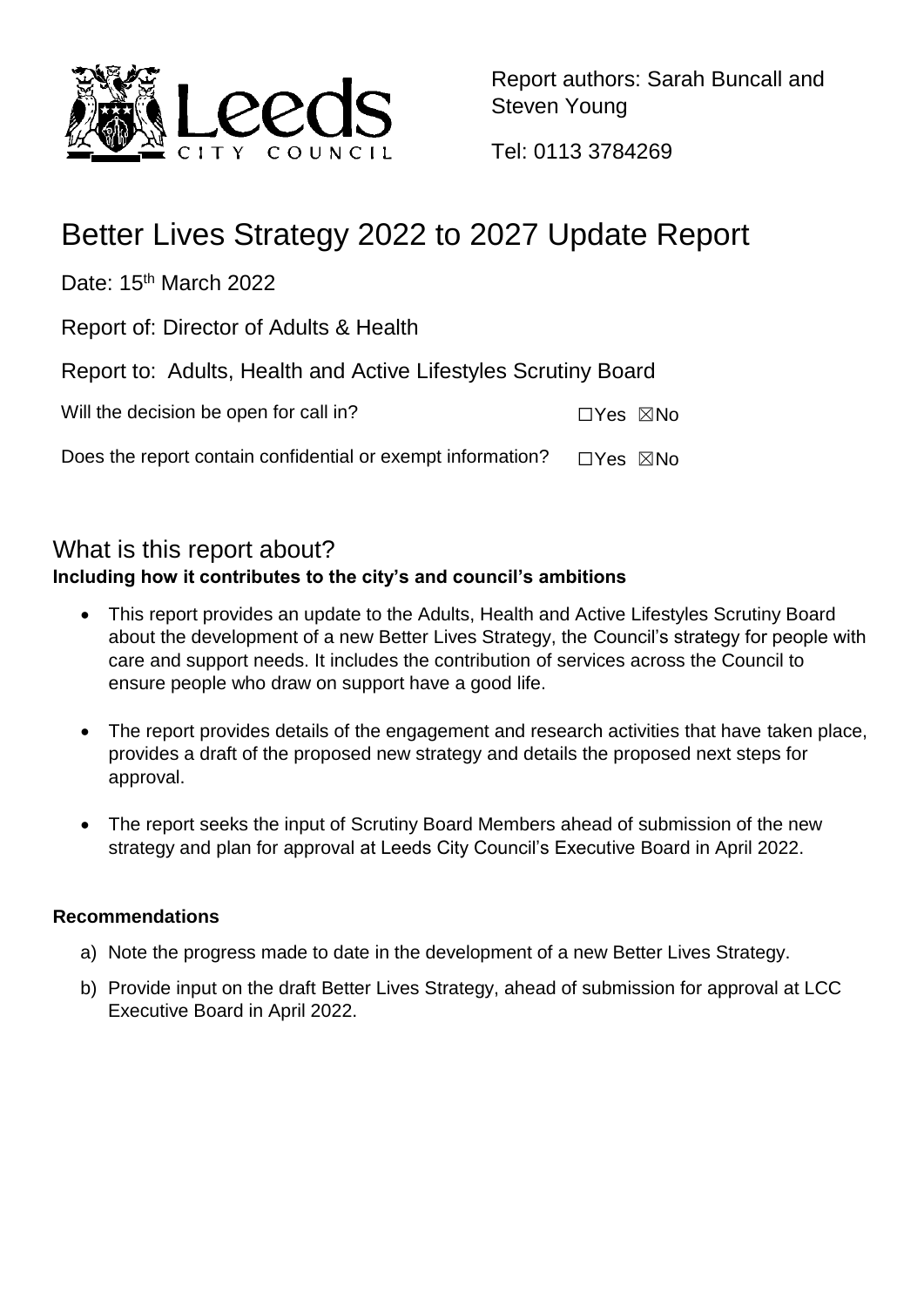# Why is the proposal being put forward?

- 1. In February, Leeds City Council approved the Best City Ambition for Leeds. The ambition sets out the three key pillars of Health and Wellbeing, Inclusive Growth and Zero Carbon delivered through the continued commitment to strength-based approaches, harnessing a contribution from everyone, and working across sectors with the citizen at the centre of activity.
- 2. While the Best City Ambition is the overall vision for the future in Leeds, further strategies and plans are required to develop the direction and detailed actions we will take as a city to get there. One such example is the Better Lives Strategy. This is Leeds City Council's strategy for people with care and support needs. It includes the contribution wider council services make to ensure people who draw on support have a good life. Work to produce an updated version of the strategy started in 2021.
- 3. This report provides an update on progress and consultation carried out to date and provides a draft of the proposed strategy for review and comment by members of this Scrutiny Board, ahead of submission for approval by Leeds City Council's Executive Board meeting in April 2022.

# Progress Update

- 4. Engagement activities to help inform the development of the new strategy have been taking place throughout 2021, starting with discussions by the Better Lives Board about what they felt worked well, and what could be improved upon in relation to the existing strategy, and what they felt were important considerations for any new strategy. This included:
	- the need for a more fundamental overhaul of the strategy,
	- a broad scope that would build on strength-based approaches, looking at ways to strengthen connections in communities and across different services, enable choice, explore the potential of technology, and include prevention,
	- to be reflective of the context of the present time, such as the implications of the Covid-19 pandemic, the need to address growing health inequalities, and the importance of joined up services.
	- to anticipate future needs and future changes in legislation relating to Social Care Reform.
- 5. The Board agreed that a collaborative approach should be taken in the production of the strategy, to produce a strategy that is clear and accessible to all, and that is person centred.
- 6. Consultation and engagement activities took place from the summer of 2021 until February 2022 in two stages. The first stage used a questionnaire, workshops, and interviews to understand what mattered to people and what they felt were priorities for any new strategy. This used the 'Making it Real' framework developed by Think Local Act Personal (a national partnership committed to transforming health and care) to help people consider different elements of care and support and what contributes to a good life, well lived. Findings from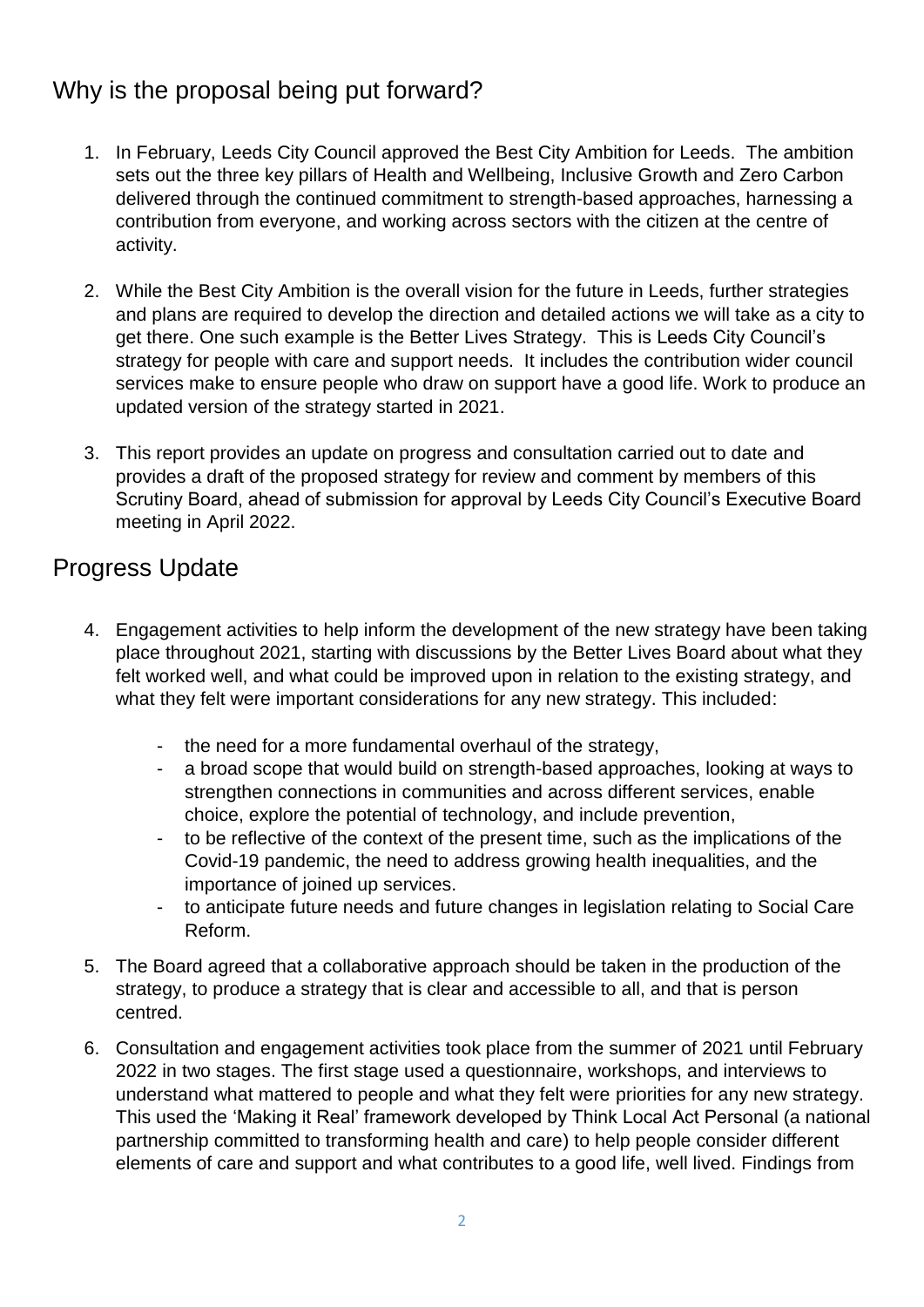this stage helped to shape a vision for the strategy and identify key emerging themes and priorities. The vision is:

*"We want every person in Leeds that needs care and support to live in the place they call home with the people and things they love, in communities that look out for one another, doing the things that matter most to them".*

- 7. The vision also reflects that of #SocialCareFutures, a growing movement of people with a shared commitment to bring about major positive change in social care.
- 8. In the second stage further workshops took place with stakeholders and with Elected Members to shape the priority actions needed to deliver the vision. Acknowledging that various factors make up a good life, conversations also took place across Council directorates to understand how other services will contribute to achieving the vision.



- 9. The key findings of the research and responses to the engagement activities were then analysed and used to draft the strategy. This sets out the approach we will take to delivering the vision through 6 priority areas, as well as the values and principles we will work to in delivery.
- 10. The proposed priority areas are: Better Information and Access, Good Housing, Tackling Poverty and Inequality, Using Digital Tools and Technology, Connected Communities and Keeping Well.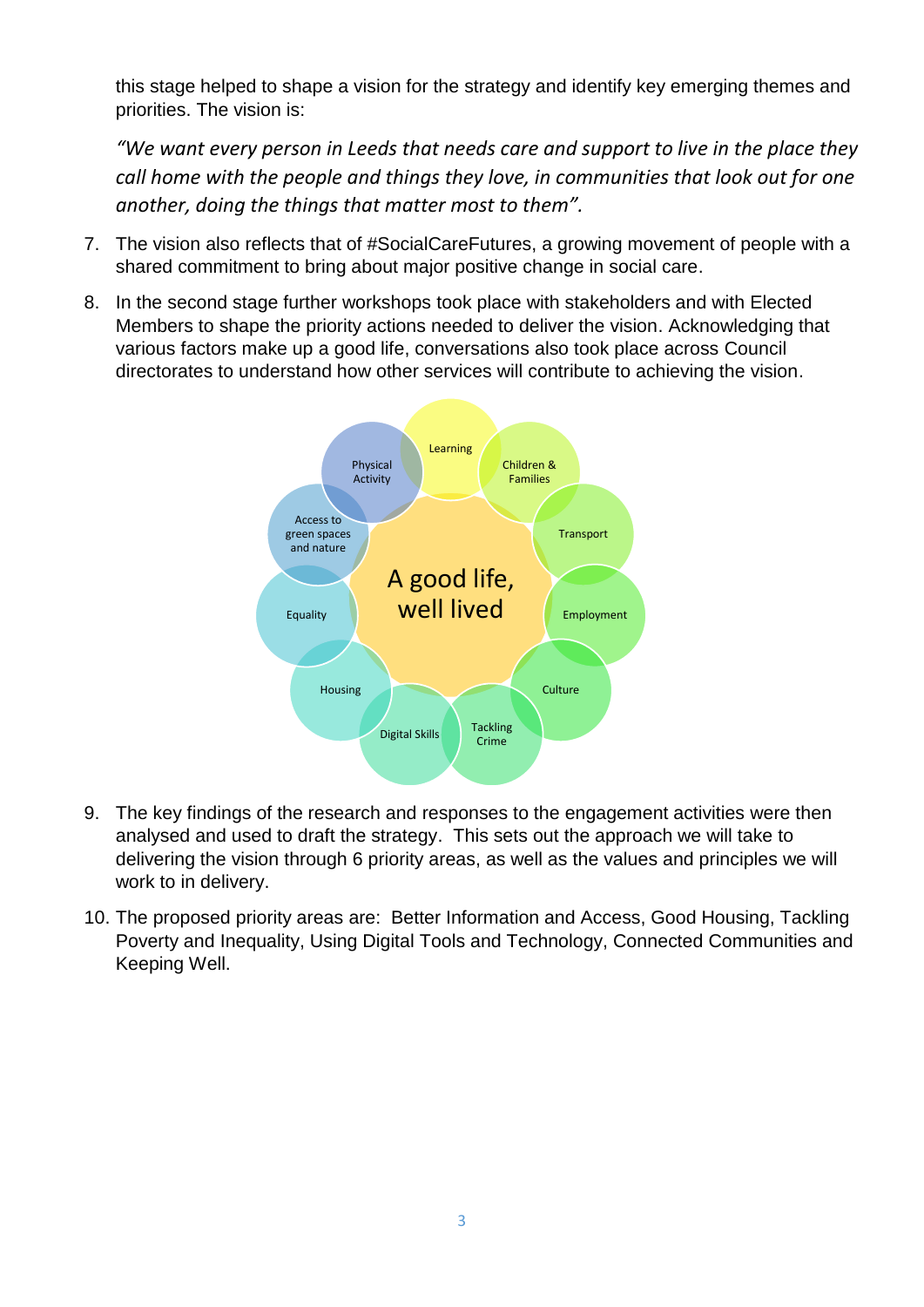11. The draft Better Lives Strategy is available in *Appendix A: Draft Better Lives Strategy.* The next steps are to seek review and comments and the valued input of Scrutiny Board members ahead of submission to Executive Board in April 2022.

#### What impact will this proposal have?

| <b>Wards Affected:</b>            |                 |     |
|-----------------------------------|-----------------|-----|
| Have ward members been consulted? | $\boxtimes$ Yes | oИ⊡ |

12. The proposed new Better Lives Strategy will positively impact on people with care and support needs, their families, and carers and seek to improve the public health of all people living in the city. The strategy aims to deliver priority actions over the next 5 years that will contribute to people living good lives, with meaning, connection, and capability. The strategy has key priorities aimed at addressing inequalities and improving access to services and outcomes for people from BAME communities and those with other protected characteristics. Each action relates to transformational activity that will have its own EDCI Assessment process to understand any potential impacts and associated mitigating actions. Each action will also be subject to the Council's decision-making processes to ensure transparency and accountability as work progresses.

### What consultation and engagement has taken place?

- 13. A variety of engagement activities have taken place to help shape the strategy. In September and October 2021 an online questionnaire was circulated to all stakeholders along with several virtual workshops. These were aimed at people that use care and support services, staff working to deliver care and support services, and providers of services. They asked what people thought of the existing strategy, how far they felt the Council had achieved its ambitions, what mattered to them, and what they would like to see in the new strategy.
- 14. The questions used were inspired by Making it Real, a framework developed by Think Local Act Personal. This is a national partnership of more than 50 organisations committed to transforming health and care through personalisation and community-based support. Making it Real sets out six key outcomes that focus on what matters to most people in terms of their care and support:
	- Living the life I want, keeping safe and well
	- Having the information, I need, when I need it.
	- Keeping family, friends, and connections to my community
	- Having choice in my support, my own way
	- Staying in control when something changes
	- Feeling valued and supported by the people and organisations that provide care and support
- 15 Interviews with senior officers from Adults & Health and from other Council Directorates also took place, to better understand the links between the priorities of other areas of the Council and how they could contribute to the strategy, acknowledging that the range of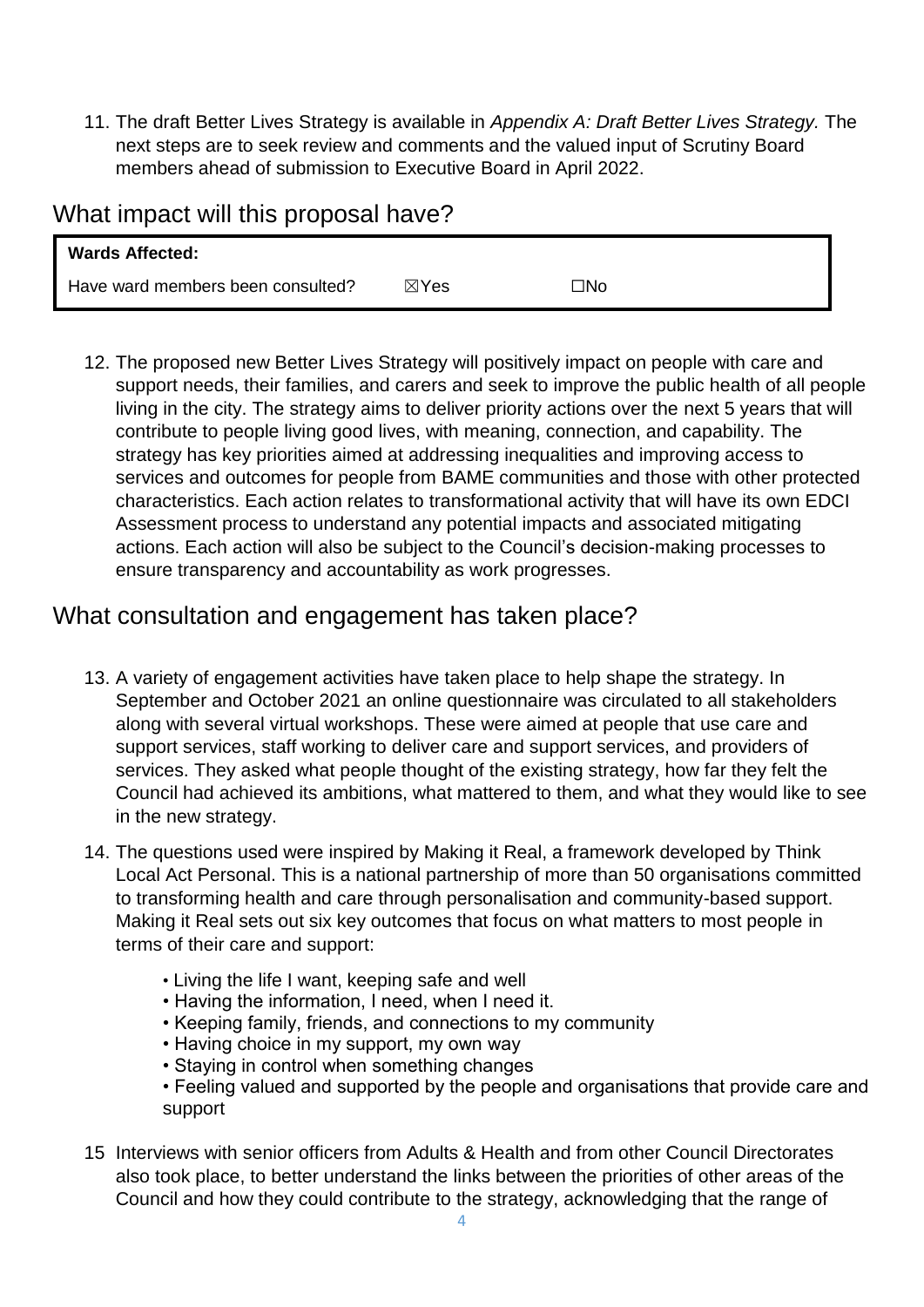factors that people consider contributing to a good life, well lived, reaches beyond Adults & Health provision.

- 16 Learning from other recent consultations have also supplemented these activities including the Best City Ambition, Big Leeds Chat, Listening Project, Leeds Neighbourhood Network Evaluation, Workforce Race Equality Standard project, Care Delivery Service Covid Lessons Learned, State of Ageing in Leeds Report, Mental Health Strategy, and the Working Age Adults Strategy.
- 17 The findings from this first stage of engagement and research activity were used to develop the visions and key themes for the new strategy. Taking a steer from the Better Lives Board, a second stage of engagement activity then took place, focussing in on the factors that enable someone to lead a good life, and how the whole Council can support this.
- 18 The plan was to visit communities via Neighbourhood Networks and ABCD Pathfinders and attend events across the city. However, Covid Plan B measures meant online workshops were carried out as an alternative. Online workshops have also taken place with Elected Members; encouraging open discussion about what makes a good life, what the Council does well, what it could do better, and what the priorities should be.
- 19 The findings from all the engagement activities (listed in *Appendix B: Equality, Diversity, Cohesion, and Integration (EDCI) Screening Form* have been used to develop the draft of the strategy. However, the intention is for the new strategy to become a "live" document that is regularly reviewed for progress to be considered, and easily updated. It is proposed that the strategy sets out the vision for aspiring to better lives, our values and approach, and the outcomes being sought. A Better Lives Action Plan will set out the priority actions the council will be taking to achieve these outcomes. The strategy and action plan will be hosted on Leeds.gov with links to supporting strategies and will feature case studies telling the story of how progress is being made.

### What are the resource implications?

20 The development of the new strategy requires council officer time which is paid for out of the existing Adults & Health Service Transformation budget. Further costs will be incurred to develop the content of the strategy and action plan into the appropriate design and formats for communication, and for any marketing campaign associated with its launch. It is envisaged these will be paid for out of existing corporate communications budgets.

### What are the legal implications?

21 Adults & Health have an obligation to meet the Council's statutory duties under the Care Act 2014, and any associated legislation pertaining to people with care and support needs. In the development of the strategy, consideration has been given to ensuring the strategy and supporting action plan adhere to any current legislation and align to incoming legislative changes, for example, the requirements of the Social Care Reforms.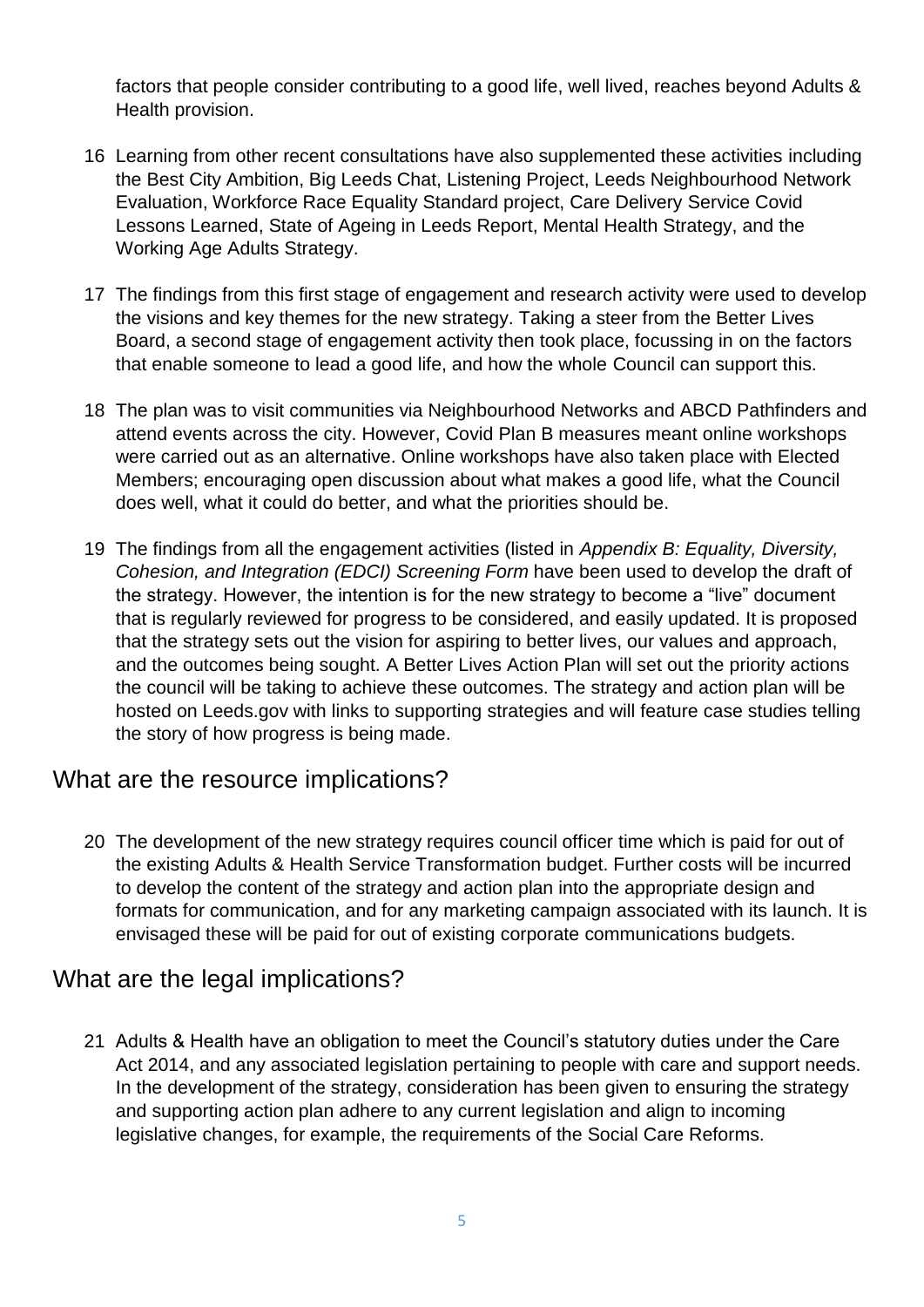## What are the key risks and how are they being managed?

- 22 The key risks in the development of the new Better Lives Strategy are:
	- *The strategy is not adequately reflective of the views of the people of Leeds, due to Covid-19 Plan B measures affecting the ability to conduct "face to face" rather than online engagement activity and a suggested lack of engagement levels due to "online survey/workshop fatigue".*

A range of engagement activities have taken place along with using supplementary research from various other local and national level consultations and reports into the state of health and care. The intention is also that the strategy and plan are living documents that can be easily updated and that further ongoing engagement activities will take place over the next 5 years to understand how well the Council is delivering against the vision. This will also provide further opportunity to engage with people and ensure the strategy is reflective and representative.

- *The new strategy and plan are not read or used.*

The intention is for the strategy and plan to be accessible to all, and easily shared through a variety of formats including on web pages to be hosted on Leeds.gov, with easy read version, and video with sign language along with a communications plan for launch and for ongoing engagement and update activity. The development approach has been one of collaboration and so the action plan will be clear to the Adult Social Care workforce how they are contributing to its delivery through their day-to-day work.

- *The actions are not delivered, and outcomes are not achieved.*

The strategy demonstrates the Council's commitment to supporting people with care and support needs and their families / carers. It is aspirational within the context of the many well-known challenges facing health and social care nationally, but decisions will be made in consideration of the priorities within the plan, as these are what people told us matter most.

#### Does this proposal support the council's 3 Key Pillars?

**⊠Inclusive Growth ■ ⊠Health and Wellbeing ■ ■ ⊠Climate Emergency** 

- 23 In February, Leeds City Council approved the Best City Ambition for Leeds. The ambition sets out the three key pillars of Health and Wellbeing, Inclusive Growth and Zero Carbon delivered through the continued commitment to strength-based approaches, harnessing a contribution from everyone, and working across sectors with the citizen at the centre of activity.
- 24 While the Best City Ambition is the overall vision for the future in Leeds, further strategies and plans are required to develop the direction and detailed actions we will take as a city to get there. One such example is the Better Lives Strategy. The proposal for the Better Lives Strategy to be a live document that can easily be updated will ensure that it is aligned to the Best City Ambition and its three key pillars despite different timelines for their development, and Council officers involved in the development of the Best City Ambition are working collaboratively to ensure the Better Lives Strategy is aligned to the wider corporate view.